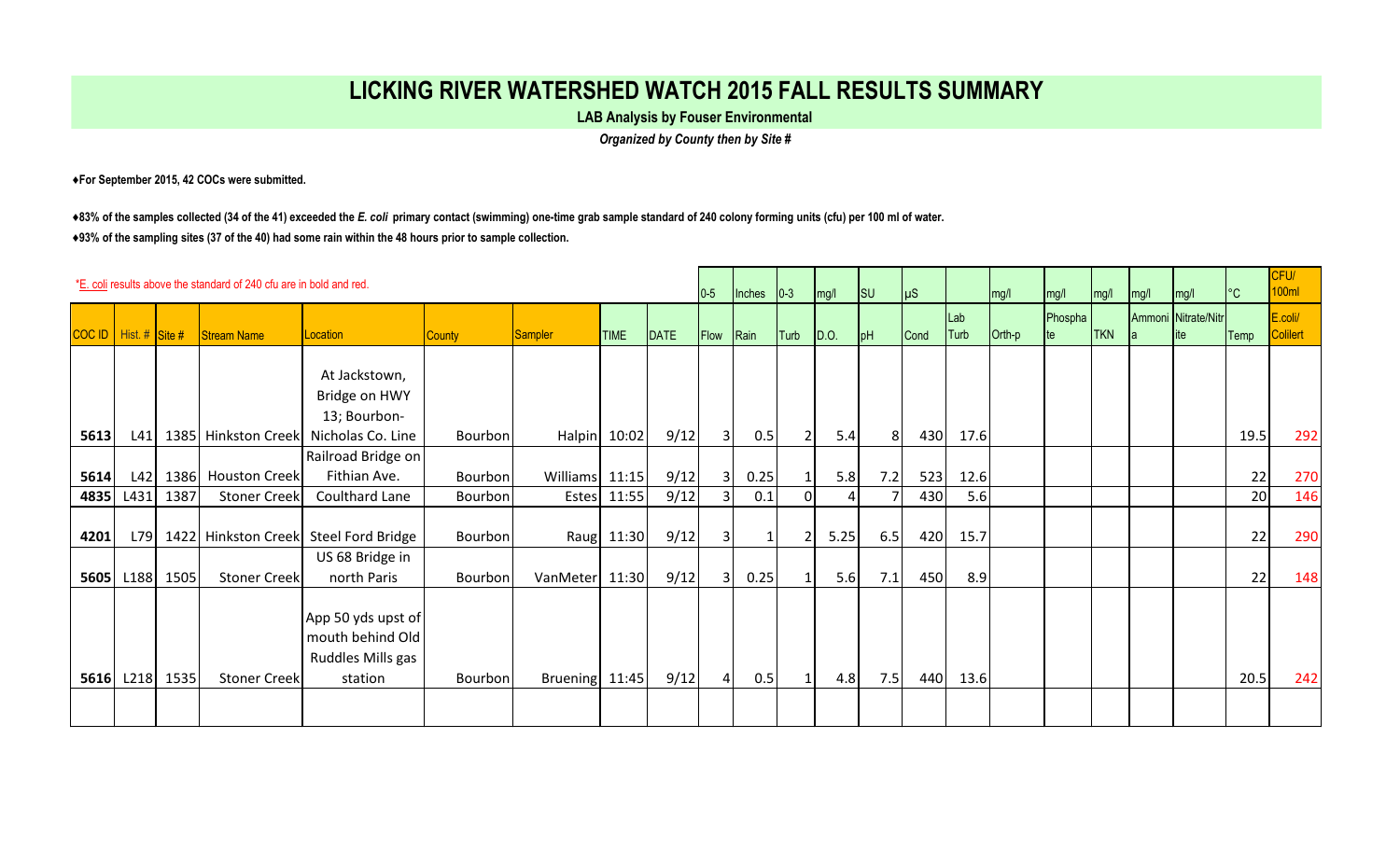|      | COC ID   Hist. # Site # |                | <b>Stream Name</b>       | Location                   | <b>County</b>  | Sampler        | <b>TIME</b> | DATE | Flow           | Rain     | Turb           | D.O. | pH             | Cond | Lab<br>Turb | $O$ rth-p | Phospha<br>Ite | <b>TKN</b> | Ammoni Nitrate/Nitr<br>ite | Temp | E.coli/<br>Colilert |
|------|-------------------------|----------------|--------------------------|----------------------------|----------------|----------------|-------------|------|----------------|----------|----------------|------|----------------|------|-------------|-----------|----------------|------------|----------------------------|------|---------------------|
|      |                         |                |                          |                            |                |                |             |      |                |          |                |      |                |      |             |           |                |            |                            |      |                     |
|      |                         |                |                          | <b>Ruddles Mills</b>       |                |                |             |      |                |          |                |      |                |      |             |           |                |            |                            |      |                     |
|      |                         |                |                          | behind old service         |                |                |             |      |                |          |                |      |                |      |             |           |                |            |                            |      |                     |
| 5617 |                         |                | L225 1537 Hinkston Creek | station, 50 yds            | Bourbon        |                |             | 9/12 | $\overline{a}$ | 0.5      |                |      | 7.5            | 430  | 22.7        |           |                |            |                            | 21   | 374                 |
|      |                         |                |                          | upst from mouth            |                | Bruening 11:50 |             |      |                |          | 2              | 4.4  |                |      |             |           |                |            |                            |      |                     |
|      |                         |                |                          | 100 yds upstream           |                |                |             |      |                |          |                |      |                |      |             |           |                |            |                            |      |                     |
|      |                         |                |                          | of moouth into             |                |                |             |      |                |          |                |      |                |      |             |           |                |            |                            |      |                     |
| 5618 |                         | 3151           | Cooper Run               | <b>Stoner Creek</b>        | Bourbon        | Simpson 10:59  |             | 9/12 | -1             | $\Omega$ | $\mathbf{1}$   | 5.8  | 7.8            | 440  | 5.7         |           |                |            |                            | 18   | 486                 |
|      |                         |                |                          |                            |                |                |             |      |                |          |                |      |                |      |             |           |                |            |                            |      |                     |
|      |                         |                |                          | Rocky Shoals off           |                |                |             |      |                |          |                |      |                |      |             |           |                |            |                            |      |                     |
|      |                         |                |                          | Hancock Farm               |                |                |             |      |                |          |                |      |                |      |             |           |                |            |                            |      |                     |
| 5606 |                         | 3153           | <b>Stoner Creek</b>      | above Paris WTP            | Bourbon        | Williams       | 10:45       | 9/12 | 3 <sup>l</sup> | 0.25     | $\mathbf{1}$   | 5.8  | 6.9            | 455  | 12.5        |           |                |            |                            | 18   | 82                  |
|      |                         |                |                          | on Peacock Rd,             |                |                |             |      |                |          |                |      |                |      |             |           |                |            |                            |      |                     |
|      |                         |                |                          | 1/2 mi upst of             |                |                |             |      |                |          |                |      |                |      |             |           |                |            |                            |      |                     |
| 4845 |                         | 3201           | <b>Stoner Creek</b>      | Cooper's Run               | Bourbon        | <b>Estes</b>   | 11:33       | 9/12 | $\overline{3}$ | 0.1      | $\overline{0}$ | 5.5  | 7.25           | 390  | 14.6        |           |                |            |                            | 21   | 296                 |
|      |                         |                | North Fork               | Under KY HWY               |                |                |             |      |                |          |                |      |                |      |             |           |                |            |                            |      |                     |
| 5694 | L217                    | 1534           | <b>Licking River</b>     | 539 Bridge                 | <b>Bracken</b> | Clifford       | 10:45       | 9/12 | $\overline{2}$ | 0.5      | $\overline{0}$ | 6.5  | 8 <sup>1</sup> | 410  | 14.3        |           |                |            |                            | 20.5 | 1410                |
|      |                         |                |                          | HWY 9 about 10             |                |                |             |      |                |          |                |      |                |      |             |           |                |            |                            |      |                     |
|      |                         |                |                          | m dwns of                  |                |                |             |      |                |          |                |      |                |      |             |           |                |            |                            |      |                     |
|      |                         | 3355           |                          | Walcott covered            |                |                | 9:20        |      |                |          |                |      |                |      |             |           |                |            |                            | 20   |                     |
| 5497 |                         |                | <b>Locust Creek</b>      | bridge<br>Near mouth of I- | <b>Bracken</b> | Garrison       |             | 9/12 | $\mathbf{1}$   | 0.1      | $\overline{2}$ | 4.6  | 7.55           | 370  | 12.8        |           |                |            |                            |      | 220                 |
|      |                         |                |                          | 471 where 6th              |                |                |             |      |                |          |                |      |                |      |             |           |                |            |                            |      |                     |
|      |                         |                |                          | Sreet and                  |                |                |             |      |                |          |                |      |                |      |             |           |                |            |                            |      |                     |
|      |                         |                |                          | Donnemeyer                 |                |                |             |      |                |          |                |      |                |      |             |           |                |            |                            |      |                     |
|      |                         | 5633 L178 1496 | <b>Taylors Creek</b>     | Drive meet                 | Campbell       | Rohling        | 9:50        | 9/12 | $\overline{4}$ | 0.5      | $\overline{3}$ | 9.5  | 7.5            | 580  | 49.8        |           |                |            |                            | 18   | 3978                |
|      |                         |                |                          | Between Sherman            |                |                |             |      |                |          |                |      |                |      |             |           |                |            |                            |      |                     |
|      |                         |                |                          | & I-275                    |                |                |             |      |                |          |                |      |                |      |             |           |                |            |                            |      |                     |
|      |                         | 5647 L526 1768 | Pooles Creek             | Interchange                | Campbell       |                | Hugan 10:19 | 9/12 | 3              |          | 1              | 8    | 8              |      | 570 24.5    |           |                |            |                            | 18   | 1968                |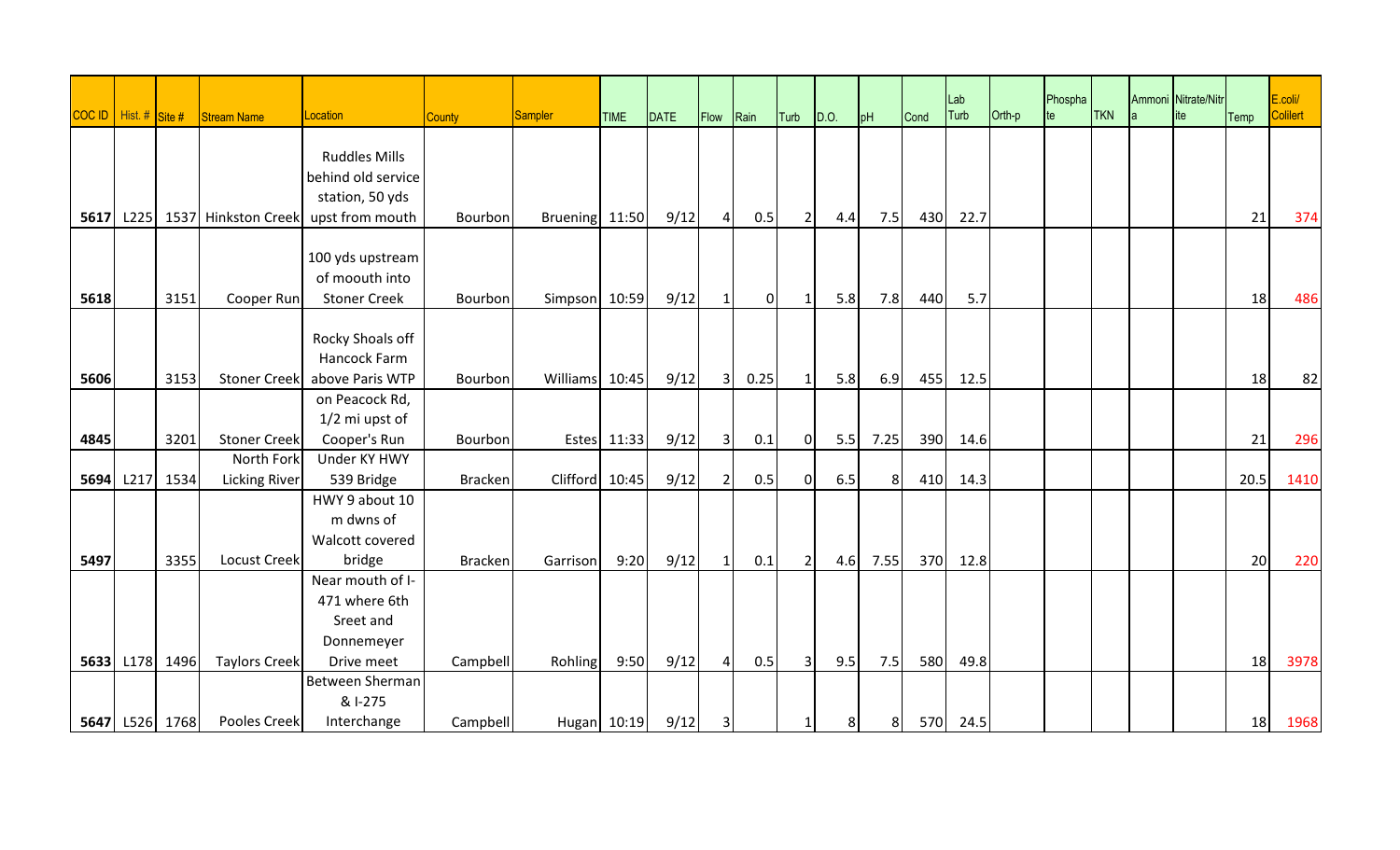|      |                         |          |                      |                                        |               |                |             |      |                         |                        |                |                |                |      | Lab<br>Turb |                | Phospha  | <b>TKN</b> |              | Ammoni Nitrate/Nitr |      | E.coli/<br><b>Colilert</b> |
|------|-------------------------|----------|----------------------|----------------------------------------|---------------|----------------|-------------|------|-------------------------|------------------------|----------------|----------------|----------------|------|-------------|----------------|----------|------------|--------------|---------------------|------|----------------------------|
|      | COC ID   Hist. # Site # |          | Stream Name          | Location                               | <b>County</b> | <b>Sampler</b> | <b>TIME</b> | DATE | Flow                    | $\sqrt{\mathsf{Rain}}$ | Turb D.O.      |                | pH             | Cond |             | Orth-p         | te       |            |              | ite                 | Temp |                            |
|      |                         |          |                      | UT to Taylor's Crk.                    |               |                |             |      |                         |                        |                |                |                |      |             |                |          |            |              |                     |      |                            |
|      |                         |          |                      | Intersect of<br><b>Waterworks Road</b> |               |                |             |      |                         |                        |                |                |                |      |             |                |          |            |              |                     |      |                            |
| 5610 |                         | 3202     | Unnamed Trib         | & Wilson                               | Campbell      | Lubbers        | 9:50        | 9/12 | $\overline{3}$          |                        | $\overline{2}$ | 7.9            | 8 <sup>1</sup> |      | 60.3        |                |          |            |              |                     | 18   | 2878                       |
|      |                         |          |                      | <b>Behind samplers</b>                 |               |                |             |      |                         |                        |                |                |                |      |             |                |          |            |              |                     |      |                            |
|      |                         |          |                      | home on                                |               |                |             |      |                         |                        |                |                |                |      |             |                |          |            |              |                     |      |                            |
|      |                         |          |                      | Jonesville-Folsom                      |               |                |             |      |                         |                        |                |                |                |      |             |                |          |            |              |                     |      |                            |
| 5612 |                         | 3354     | Eagle Creek          | Rd                                     | Grant         | Wichmann       | 9:29        | 9/15 | $\overline{2}$          | 0.5                    | 1              | $\overline{7}$ | 7.75           | 290  | 27.5        |                |          |            |              |                     | 21   | 170                        |
|      |                         |          |                      | Claysville Boat                        |               |                |             |      |                         |                        |                |                |                |      |             |                |          |            |              |                     |      |                            |
| 5621 | L29                     | 1373     | <b>Licking River</b> | Ramp                                   | Harrison      | Florence       | 9:50        | 9/12 | $\overline{3}$          | 0.5                    | $\overline{0}$ | 8.2            | 7.6            | 220  | 27.9        |                |          |            |              |                     | 26   | 104                        |
|      |                         |          |                      |                                        |               |                |             |      |                         |                        |                |                |                |      |             |                |          |            |              |                     |      |                            |
|      |                         |          |                      | South Fk of Dwns of Cynthiana          |               |                |             |      |                         |                        |                |                |                |      |             |                |          |            |              |                     |      |                            |
| 5710 | L46                     | 1390     | Licking              | at Poindexter Br                       | Harrison      |                | Dugan 11:39 | 9/12 | $\overline{\mathbf{3}}$ | 0.1                    |                |                |                |      | 22.8        |                |          |            |              |                     |      | 1288                       |
|      |                         |          | South Fk of          | Above dam at                           |               |                |             |      |                         |                        |                |                |                |      |             |                |          |            |              |                     |      |                            |
| 5622 |                         | 1408     | Licking              | <b>Berry Bridge</b>                    | Harrison      |                | Moran 10:00 | 9/12 | $\overline{3}$          | 0.5                    | $\overline{2}$ | 4.4            | 8              | 330  | 28          |                |          |            |              |                     | 23   | 218                        |
|      |                         |          |                      | <b>Below Bridge to</b>                 |               |                |             |      |                         |                        |                |                |                |      |             |                |          |            |              |                     |      |                            |
|      |                         |          |                      | Grays Run                              |               |                |             |      |                         |                        |                |                |                |      |             |                |          |            |              |                     |      |                            |
| 5623 |                         | L82 1425 | Grays Run            | Subdivision                            | Harrison      |                | Moran 10:50 | 9/12 | $\overline{3}$          | 0.5                    | $\overline{2}$ | 4.6            | 7.8            | 490  | 7.2         |                |          |            |              |                     | 20   | 1188                       |
|      |                         |          |                      | <b>Richland Creek</b>                  |               |                |             |      |                         |                        |                |                |                |      |             |                |          |            |              |                     |      |                            |
| 5693 | L216                    |          | 1533 Richland Creek  | Road                                   | Harrison      | Clifford       | 9:50        | 9/12 | $\overline{4}$          | >1.5                   | $\overline{3}$ |                |                | 350  | 12.8        |                |          |            |              |                     |      | 618                        |
| 5699 |                         | 3183     |                      | Flatrun Creek at Vet Park Bridge       | Harrison      | Burgan 10:30   |             | 9/12 |                         | $\overline{0}$         | $\Omega$       | 3              | $\overline{7}$ | 540  | 12.6        | < 0.125        | $\leq$ 1 | ${<}1$     | < 0.05       | $\leq$ 1            | 19   | 82                         |
| 5624 |                         | 3184     | Mill Creek           | behind property                        | Harrison      | Burgan         | 9:54        | 9/12 | $\mathbf{1}$            | $\overline{0}$         | $\overline{0}$ | 2.6            |                | 440  | 4           |                |          |            |              |                     | 19   | $\overline{20}$            |
|      |                         |          |                      | at Langley Rd.                         |               |                |             |      |                         |                        |                |                |                |      |             |                |          |            |              |                     |      |                            |
| 5499 |                         |          | 3218 Harrison Creek  | <b>Bridge</b>                          | Harrison      | Florence       | 10:15       | 9/12 | $\mathbf{1}$            | 0.5                    | 0I             | 10             | 8.4            | 420  | 11.4        |                |          |            |              |                     | 19   | 374                        |
|      |                         |          |                      |                                        |               |                |             |      |                         |                        |                |                |                |      |             |                |          |            |              |                     |      |                            |
|      |                         |          |                      | Mouth of Straight                      |               |                |             |      |                         |                        |                |                |                |      |             |                |          |            |              |                     |      |                            |
|      |                         |          |                      | Fort (Rt. 3336) in                     |               |                |             |      |                         |                        |                |                |                |      |             |                |          |            |              |                     |      |                            |
|      | 5510 L189               | 1506     | <b>Licking River</b> | <b>Grassy Creek</b>                    | Magoffin      |                | Boyd 10:30  | 9/11 | $\overline{2}$          | 0.1                    | $\overline{2}$ |                |                |      | 40.1        |                |          |            |              |                     |      | 0                          |
|      |                         |          |                      | At mouth of creek                      |               |                |             |      |                         |                        |                |                |                |      |             |                |          |            |              |                     |      |                            |
|      |                         |          |                      | at the drivewy                         |               |                |             |      |                         |                        |                |                |                |      |             |                |          |            |              |                     |      |                            |
|      | 5511 L192 1509          |          | <b>Trace Fork</b>    | bridge                                 | Magoffin      |                | Boyd 10:00  | 9/11 | $\overline{2}$          | 0.1                    | $\overline{0}$ |                |                |      |             | $17.6$ < 0.125 | $\leq$ 1 |            | $ 1 $ < 0.05 | $\leq$ 1            |      | 870                        |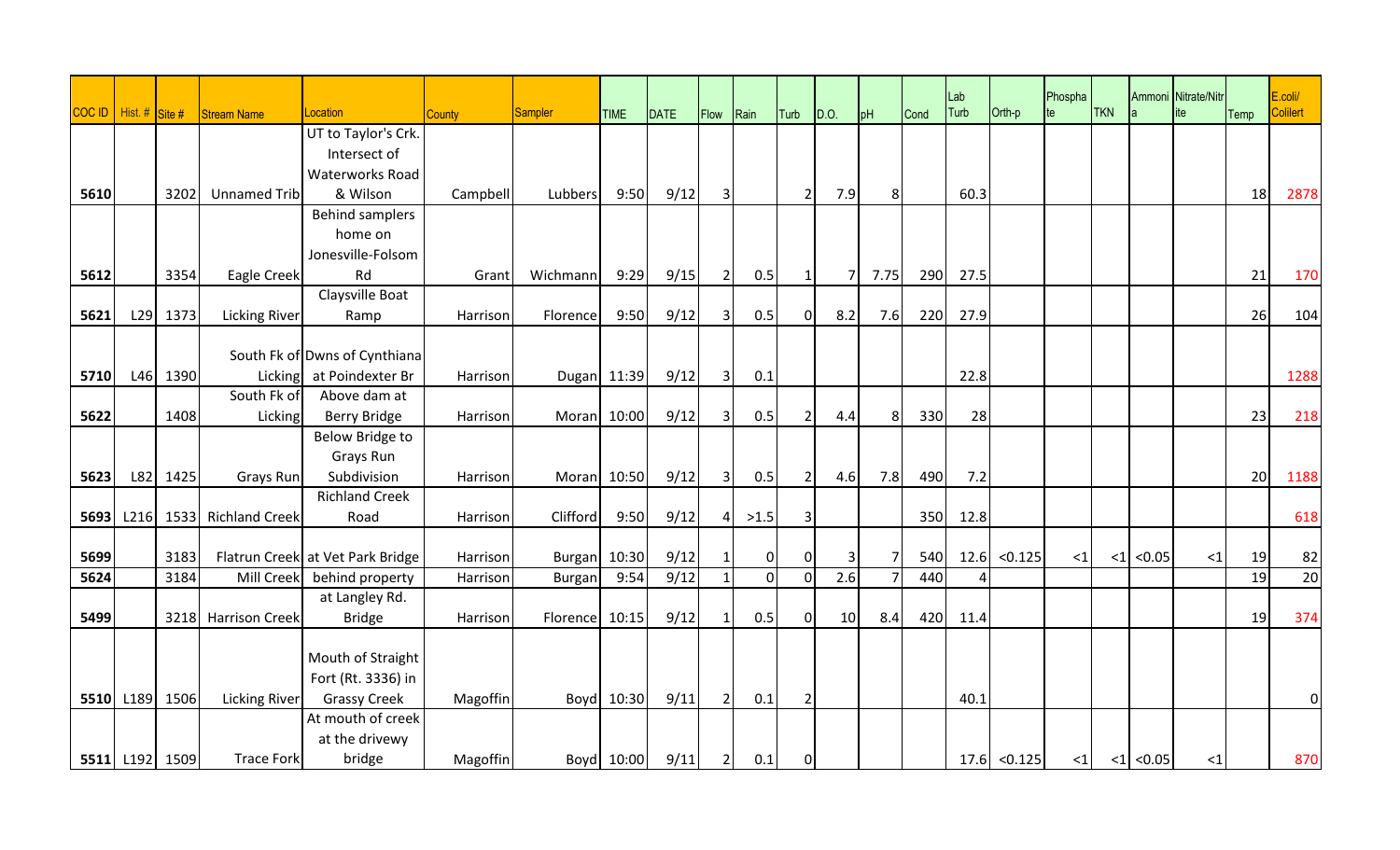|      |                         |                |                                |                                                     |               |               |            |      |                         |              |                |                |                |      | Lab  |        | Phospha  |            |        | Ammoni Nitrate/Nitr |                | E.coli/  |
|------|-------------------------|----------------|--------------------------------|-----------------------------------------------------|---------------|---------------|------------|------|-------------------------|--------------|----------------|----------------|----------------|------|------|--------|----------|------------|--------|---------------------|----------------|----------|
|      | COC ID   Hist. # Site # |                | Stream Name                    | Location                                            | <b>County</b> | Sampler       | TIME       | DATE | Flow                    | Rain         | Turb           | D.O.           | pH             | Cond | Turb | Orth-p | te       | <b>TKN</b> |        | ite                 | Temp           | Colilert |
|      |                         |                |                                | Clyde Holliday                                      |               |               |            |      |                         |              |                |                |                |      |      |        |          |            |        |                     |                |          |
|      |                         |                |                                | farm below iron                                     |               |               |            |      |                         |              |                |                |                |      |      |        |          |            |        |                     |                |          |
|      |                         |                | 5512 L195 1512 Big Half Mtn Cr | culvert                                             | Magoffin      |               | Boyd 10:55 | 9/11 | $\overline{3}$          | 0.1          | $\overline{0}$ |                |                |      | 12.9 |        |          |            |        |                     |                | 482      |
|      |                         |                |                                | above Richard                                       |               |               |            |      |                         |              |                |                |                |      |      |        |          |            |        |                     |                |          |
|      |                         |                |                                | William's concrete                                  |               |               |            |      |                         |              |                |                |                |      |      |        |          |            |        |                     |                |          |
|      |                         | 5513 L235 1546 | <b>Licking River</b>           | bridge                                              | Magoffin      | Boyd          | 9:30       | 9/11 | $\overline{3}$          | 0.1          | $\overline{2}$ |                |                |      | 19   |        |          |            |        |                     |                | 150      |
|      |                         |                |                                | at Lakesville                                       |               |               |            |      |                         |              |                |                |                |      |      |        |          |            |        |                     |                |          |
|      |                         |                |                                | below Stinson                                       |               |               |            |      |                         |              |                |                |                |      |      |        |          |            |        |                     |                |          |
|      |                         | 5514 L236 1547 | <b>Licking River</b>           | creek at Rt. 867                                    | Magoffin      | Boyd          | 9:15       | 9/11 | $\overline{3}$          | 0.1          | 3              |                |                |      | 13.1 |        |          |            |        |                     |                | 426      |
|      |                         |                |                                |                                                     |               |               |            |      |                         |              |                |                |                |      |      |        |          |            |        |                     |                |          |
|      |                         |                |                                | 100 ft upstream of                                  |               |               |            |      |                         |              |                |                |                |      |      |        |          |            |        |                     |                |          |
|      |                         |                |                                | 5515 L237 1548 Salt Lick Creek the Licking at Rt. 7 | Magoffin      | Boyd          | 9:45       | 9/11 | $\overline{2}$          | 0.1          | $\overline{0}$ |                |                |      | 7.4  |        |          |            |        |                     |                | 196      |
|      |                         |                |                                | Off Rt. 7 to Brushy                                 |               |               |            |      |                         |              |                |                |                |      |      |        |          |            |        |                     |                |          |
|      |                         |                |                                | Fork Missionary                                     |               |               |            |      |                         |              |                |                |                |      |      |        |          |            |        |                     |                |          |
|      |                         | 5516 L446 1715 | <b>Brushy Fork</b>             | Church                                              | Magoffin      |               | Boyd 10:15 | 9/11 | $\overline{\mathbf{3}}$ | 0.1          | $\overline{0}$ |                |                |      | 11.3 |        |          |            |        |                     |                | 672      |
|      |                         |                |                                | South on Rt. 11,                                    |               |               |            |      |                         |              |                |                |                |      |      |        |          |            |        |                     |                |          |
|      |                         |                |                                | Calk Rd, North                                      |               |               |            |      |                         |              |                |                |                |      |      |        |          |            |        |                     |                |          |
| 5692 | L61                     |                | 1403 Hinkston Creek            | side of Culvert                                     | Mont.         | Tonning 11:34 |            | 9/11 | $\overline{3}$          | $\mathbf{1}$ | $\overline{2}$ | 6.1            | 8.5            | 440  | 12.2 |        |          |            |        |                     | 20.5           | 10344    |
|      |                         |                |                                | 1.1 mile down                                       |               |               |            |      |                         |              |                |                |                |      |      |        |          |            |        |                     |                |          |
|      |                         |                |                                | Hinkston Rd at                                      |               |               |            |      |                         |              |                |                |                |      |      |        |          |            |        |                     |                |          |
|      |                         |                |                                | sewage pumping                                      |               |               |            |      |                         |              |                |                |                |      |      |        |          |            |        |                     |                |          |
| 5655 | L62                     |                | 1405 Hinkston Creek            | station                                             | Mont.         | George 10:45  |            | 9/11 | $\overline{3}$          | $\mathbf{1}$ | 0              | 8.1            | 8.5            | 530  | 4.8  | 0.21   | $\leq$ 1 | $\leq$ 1   | < 0.05 | $\overline{2}$      | 20             | 690      |
|      |                         |                | North Fork                     | Dwns of Rt. 711                                     |               |               |            |      |                         |              |                |                |                |      |      |        |          |            |        |                     |                |          |
|      | 5696 L431 1701          |                | <b>Licking River</b>           | <b>Bridge</b>                                       | Morgan        | Von G.        | 13:45      | 9/11 | $\overline{3}$          | 0.1          | $\overline{2}$ | 7 <sup>1</sup> | 7.4            | 120  | 56.4 |        |          |            |        |                     | 21             | 690      |
|      |                         |                |                                |                                                     |               |               |            |      |                         |              |                |                |                |      |      |        |          |            |        |                     |                |          |
|      |                         |                |                                | UT Of Little                                        |               |               |            |      |                         |              |                |                |                |      |      |        |          |            |        |                     |                |          |
|      |                         |                |                                | Beaver Cr; orht of                                  |               |               |            |      |                         |              |                |                |                |      |      |        |          |            |        |                     |                |          |
|      |                         |                |                                | intersect of                                        |               |               |            |      |                         |              |                |                |                |      |      |        |          |            |        |                     |                |          |
|      |                         |                |                                | Morning Glory Rd                                    |               |               |            |      |                         |              |                |                |                |      |      |        |          |            |        |                     |                |          |
| 5625 |                         |                | 3076 Unnamed Trib              | &Irvinsville Rd                                     | Nicholas      | Hopkins 10:30 |            | 9/12 | $\overline{2}$          | 0.5          | $\overline{2}$ | 4.2            | 7 <sup>1</sup> | 490  | 49.1 |        |          |            |        |                     | 5 <sup>1</sup> | 2238     |